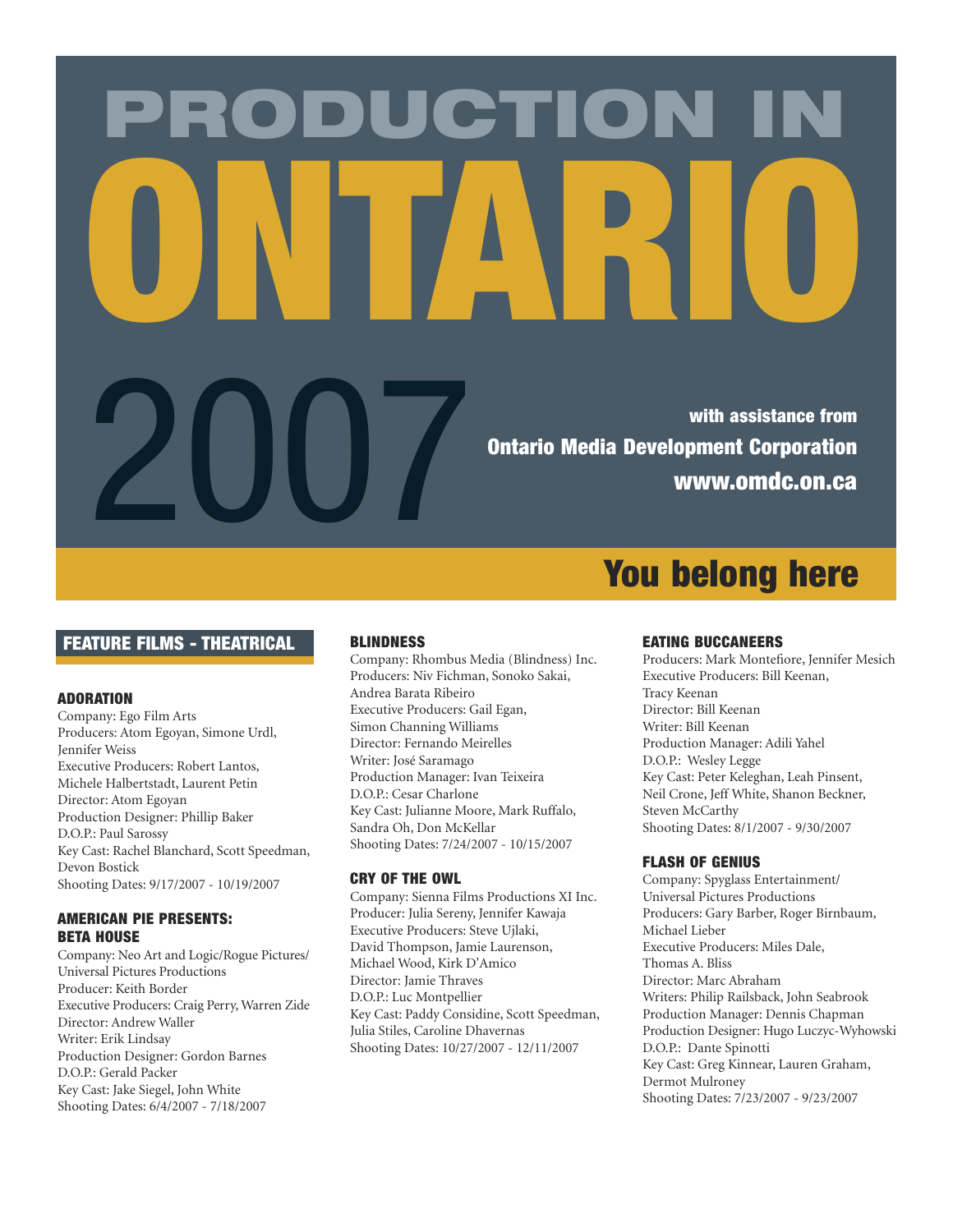# GOOBY

Company: Gooby Entertainment Inc. Producers: Wilson Coneybeare, John Calvert Executive Producer: Sab Ravalli Director: Wilson Coneybeare Writer: Wilson Coneybeare Production Manager: Marc Dassas D.O.P.: Michael Story Key Cast: Matthew Knight, Derek Scott Shooting Dates: 10/15/2007 - 11/15/2007

# HANK AND MIKE

Company: Darius-Hank and Mike Productions Inc. Producers: Nicholas D. Tabarrok, Thomas Michael, Pierre Evan Executive Producer: Sean Buckley Director: Matthiew Klinck Production Manager: Dan Bekerman Production Designer: Oleg Savytski D.O.P.: Glen Keenan Key Cast: Joe Montagna, Thomas Michael, Paolo Mancini Shooting Dates: 2/7/2007 - 3/3/2007

# THE LOVE GURU

Company: Paramount Pictures/ Spyglass Entertainment Producers: Michael De Luca, Donald J. Lee Jr., Mike Myers Executive Producers: Gary Barber, Roger Birnbaum, Alli Shearmur Director: Marco Schnabel Writers: Mike Myers, Graham Gordy Production Manager: Jim Powers Key Cast: Mike Myers, Jessica Alba, Justin Timberlake Shooting Dates: 9/7/2007 - 12/3/2007

# NURSE FIGHTER BOY

Producer: Ingrid Veninger Executive Producer: Justine Whyte Director: Charles Officer Key Cast: Clark Johnson, Karen LeBlanc, Walter Borden, Daniel J. Gordon Shooting Dates: 9/1/2007 - 9/30/2007

## ONE WEEK

Company: Mulmur's One Week Inc. Producers: Nicholas (Nick) de Pencier, Jane Tattersall, Michael McGowan Executive Producers: Richard Hanet, Joshua Jackson Director: Michael McGowan Writer: Michael McGowan D.O.P.: Arthur Cooper Key Cast: Joshua Jackson, Liane Balaban, Campbell Scott Shooting Dates: 9/1/2007 - 10/31/2007

#### **ORPHAN**

Company: Don Carmody Productions Inc. Producers: Susan Downey, Erik Olsen Executive Producer: Don Carmody Director: Jaume Collet-Serra Writer: Alex Mace Production Manager: Hartley Gorenstein Production Designer: Larry Kanfer Key Cast: Peter Sarsgaard, Vera Farmiga, Isabelle Fuhrman Shooting Dates: 12/1/2007 - 12/31/2007

# PHANTOM PUNCH

Producers: Marek Posival, Ving Rhames, Hassain Zaidi Executive Producers: Simon DeKaric, Byron Martin, Wayne Thompson Director: Robert Townsend Writer: Ryan Combs Production Manager: Marek Posival Production Designer: Bob Sher D.O.P.: John Dyer Key Cast: Ving Rhames, Nick Turturro Shooting Dates: 10/1/2007 - 11/30/2007

# REPO! THE GENETIC OPERA

Company: Repo Opera Productions Canada Inc./Twisted Pictures Producers: Mark Burg, Oren Koules, Dan Heffner, Carl Mazzocone Executive Producer: Darren Bousman Director: Darren Bousman Writers: Darren Smith, Terrance Zdunich Production Manager: Kym Crepin Production Designer: David Hackl D.O.P.: Joseph White Key Cast: Paul Sorvino, Paris Hilton Shooting Dates: 9/10/2007 - 10/21/2007

#### REPOSSESSION MAMBO

Company: Universal Pictures Producer: Scott Stubler Executive Producers: Andy Davis, Mike Drake Director: Miguel Sapochnik Writer: Eric Garcia Production Manager: Steve Wakefield Production Designer: David Sandefur D.O.P.: Enrique Chediak Key Cast: Forest Whitaker, Jude Law, Alicia Braga Shooting Dates: 10/1/2007 - 1/1/2008

#### THE ROCKER

Company: Rocan Productions Ltd. Producers: Shawn Levy, Tom McNulty Director: Peter Cattaneo Writers: Maya Forbes, Wallace Wolodarsky, Ryan Jaffe D.O.P.s: Anthony (Tony) Richmond Key Cast: Christina Applegate, Rainn Wilson, Josh Gad Shooting Dates: 6/18/2007 - 7/31/2007

#### SAW IV

Company: SAW IV Productions Canada Inc./ Twisted Pictures/Lions Gate Films Producers: Mark Burg, Oren Koules Executive Producer: Dan Heffner Director: Darren Bousman Writers: Patrick Melton, Marcus Dunstan Production Manager: Greg Copeland Production Designer: David Hackl D.O.P.: David Armstrong Key Cast: Tobin Bell Shooting Dates: 4/16/2007 - 5/3/2007

## **SPLICE**

Company: Splice (Copperheart) Productions Inc./ Copperheart Entertainment Producers: Steve Hoban, Don Murphy Executive Producer: Guillermo Del Toro Director: Vincenzo Natali Production Manager: Joseph Boccia D.O.P.: Tetsuo Nagata Key Cast: Sarah Polley, Adrien Brody Shooting Dates: 12/3/2007 - 2/29/2008

#### THE ECHO

Company: Don Carmody Productions Inc. Producers: Tyler Mitchell, Shintaro Shimosawa, William Wright, Roy Lee, Doug Davison Executive Producers: Don Carmody, Robert Hoff Director: William (Yam) Laranas D.O.P.: Matthew Irving Key Cast: Jesse Bradford, Amelia Warner, Kevin Durand Shooting Dates: 8/13/2007 - 9/17/2007

# THE LAST POGO JUMPS AGAIN

Company: Screamin' Banshee Productions Producer: Jim Mauro Executive Producer: Colin Brunton Director: Colin Brunton Production Manager: Jim Mauro Production Designer: Brendan Smith Key Cast: The Scenics, The Secrets, The Mods, The Ugly, Cardboard Brains, Viletones, Teenage Head Shooting Dates: 6/1/2007 - 9/30/2007

#### THE TIME TRAVELER'S WIFE

Company: New Line Cinema/ Plan B Entertainment Producers: Nick Wechsler, Dede Gardner Executive Producer: Justis Greene Director: Robert Schwentke Writers: Audrey Niffenegger, Jeremy Leven Production Manager: Heather Meehan Production Designer: Jon Hutman D.O.P.: Florian Ballhaus Key Cast: Rachel McAdams, Eric Bana Shooting Dates: 9/1/2007 - 9/30/2007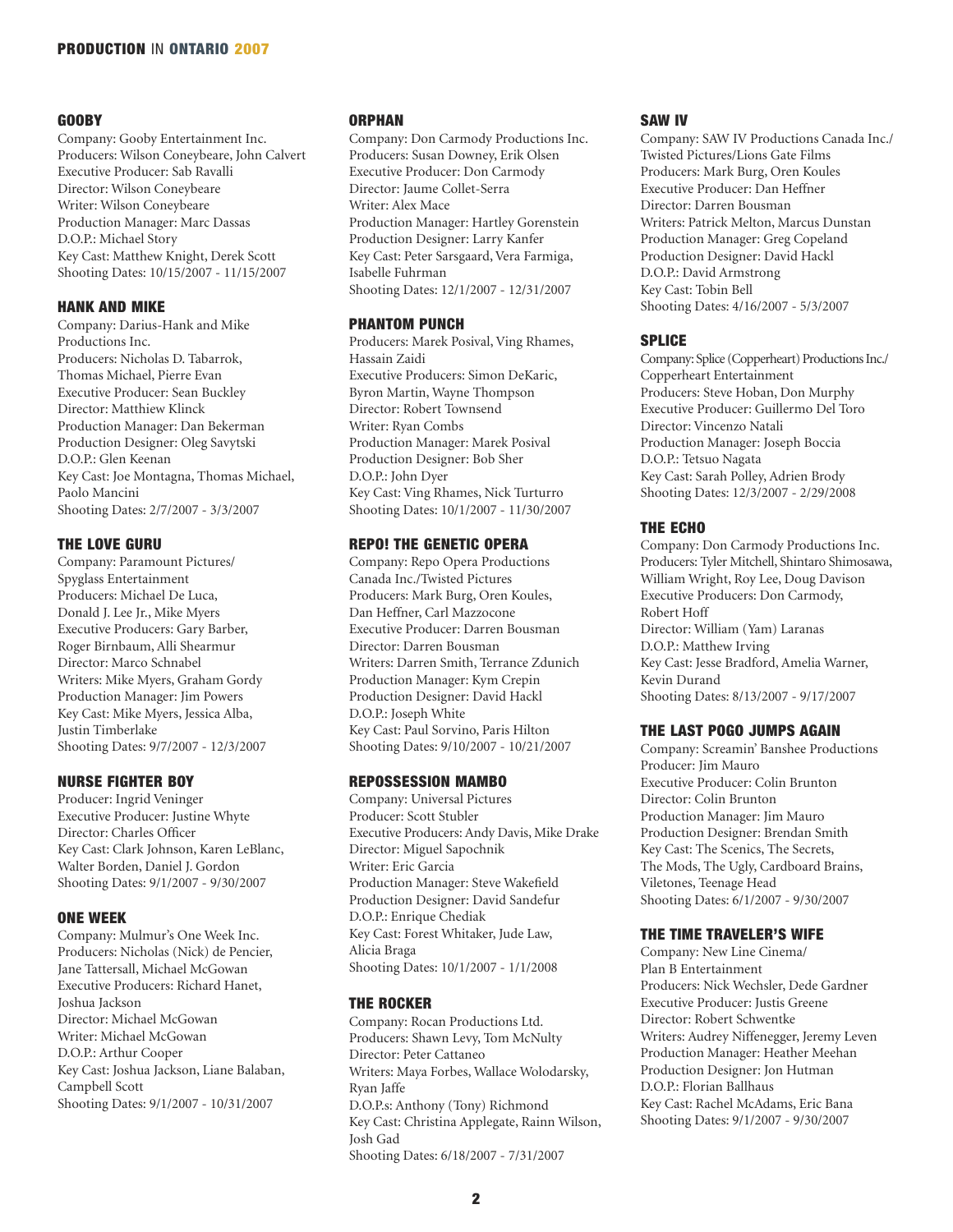#### **TRAITOR**

Company: Cinebridge Productions Inc./ Overture Films/Mandeville Films Producer: Jeff Silver Executive Producers: Ashok Amritraj, Arlene Gibbs, Kay Liberman, Steve Martin Director: Jeffrey Nachmanoff Writer: Jeffrey Nachmanoff Production Manager: Deb LeFaive Production Designer: Laurence Bennett Key Cast: Don Cheadle, Guy Pearce Shooting Dates: 9/10/2007 - 10/18/2007

# PAY FEATURE/ TELEVISION MOVIE-OF-THE-WEEK

# BLYTHE & VIRGINIA a.k.a. She Drives Me Crazy

Company: Shaftesbury Films Inc. Producer: Julian Grant Executive Producers: Christina Jennings, Scott Garvie, Graham Ludlow, Kelly Rowan, Laurie McLarty Director: Eleanore Lindo Writer: Art D'Alessandro Production Manager: Sandra Gillen Production Designer: Harold Thrasher D.O.P.: Alwyn Kumst Key Cast: Krista Bridges Shooting Dates: 6/11/2007 - 6/27/2007

# BOOKY & THE SECRET SANTA

Company: Booky II Inc. Producers: Phyllis Platt, Armand Leo, Laurie McLarty, Christina Jennings Executive Producers: Scott Garvie, Peter Moss Director: Peter Moss Production Manager: Mary Pantelidis D.O.P.: Norayr Kasper Key Cast: Rachel Marcus, Libby Adams Shooting Dates: 9/4/2007 - 10/2/2007

# BRIDAL FEVER

Company: Bridal Fever Productions Inc. Producers: Ian McDougall, Orly Adelson, Jonathan Eskenas Executive Producer: Frank Siracusa Director: Ron Oliver D.O.P.: Gerald Packer Key Cast: Andrea Roth, Delta Burke Shooting Dates: 9/17/2007 - 10/4/2007

#### CAMP ROCK

Company: Alan Sachs Productions for Disney Channel/ABC Producer: Kevin Lafferty Executive Producer: Alan Sacks Director: Matthew Diamond Writers: Karen Gist, Regina Hicks, Julie Brown, Paul Brown Production Manager: Derek Rappaport Production Designer: Doug McCullough Key Cast: Demi Lovato, Alyson Stoner Shooting Dates: 9/1/2007 - 10/31/2007

#### CELINE

Company: Chart Topping Productions Inc. Executive Producers: Laszlo Barna, Steven Silver Director: Jeffrey W. Woolnough Production Manager: Helene Valinsky Production Designer: Mark Duffield D.O.P.: Miroslaw Baszak Key Cast: Jodelle Ferland, Enrico Colantoni Shooting Dates: 4/9/2007 - 5/3/2007

# CHARLIE AND ME

Company: QVF 2007 Productions Inc. Producer: Susan Murdoch Executive Producers: Gerald Abrams, Tom Wertheimer Director: David Weaver D.O.P.: Francois Dagenais Key Cast: Tom Bosley, Jordy Benattar Shooting Dates: 8/13/2007 - 9/6/2007

#### **CUSTODY**

Company: Custody Productions (Muse) Inc. Producer: David Patterson Executive Producers: Gail Lyon, Howard Braunstein, Michael Jaffe Director: Nadia Tass Production Manager: Nancy Bouher D.O.P.: David Parker Key Cast: James Denton, Kay Panabaker, Rob Morrow, Norman Mikeal Berketa Shooting Dates: 6/11/2007 - 7/6/2007

# DANIEL'S DAUGHTER

Company: QVF 2007 Productions Inc. Producer: Susan Murdoch, David Till Executive Producer: Gerald Abrams Director: Neill Fearnley D.O.P.: Francois Dagenais Key Cast: Laura Leighton, Sebastian Spence, Brandon Firla, London Angelis, Rob Morrow Shooting Dates: 10/1/2007 - 10/25/2007

# THE GOOD WITCH

Company: Good Witch Productions Inc. Producer: Ian McDougall Executive Producers: Frank Siracusa, Orly Adelson Director: Craig Pryce Production Manager: Ross Leslie D.O.P.: Gerald Packer Key Cast: Chris Potter, Catherine Bell Shooting Dates: 8/10/2007 - 9/1/2007

#### I ME WED

Company: Sound Ventures Mystery Movies (Marry Me) Inc. Producers: Neil Bregman, Jesse Prupas, Ric Nish Executive Producers: Michael Prupas, Robyn Snyder Director: Craig Pryce Production Manager: Nancy Boucher D.O.P.: Stephen Reizes Key Cast: Erica Durance, Paul Popowich Shooting Dates: 4/21/2007 - 5/11/2007

# KIT KITTREDGE: AN AMERICAN GIRL **MYSTERY**

Company: HBO Films/Goldsmith Thomas Productions/New Line Cinema Producer: Terry Gould Executive Producers: Julia Roberts, Marisa Yeres Director: Patricia Rozema Writer: Ann Peacock Production Manager: Michael Wray Production Designer: Peter Cosco D.O.P.: David Boyd Key Cast: Abigail Breslin, Joan Cusack, Stanley Tucci, Glenne Headly Shooting Dates: 6/3/2007 - 7/6/2007

#### MORE OF ME

Company: More Of Me API Inc. Producer: Steve Solomos Executive Producers: Howard Braunstein, Michael Jaffe, Andrea Simon, Robyn Snyder Director: Daisy Mayer Writer: Kelli Pryor Production Managers: Steve Solomos, John Eckert Production Designer: Marian Wihak D.O.P.: Rhett Morita Key Cast: Molly Shannon, Steven Weber, Jake Beale, Paula Boudreau Shooting Dates: 8/6/2007 - 8/30/2007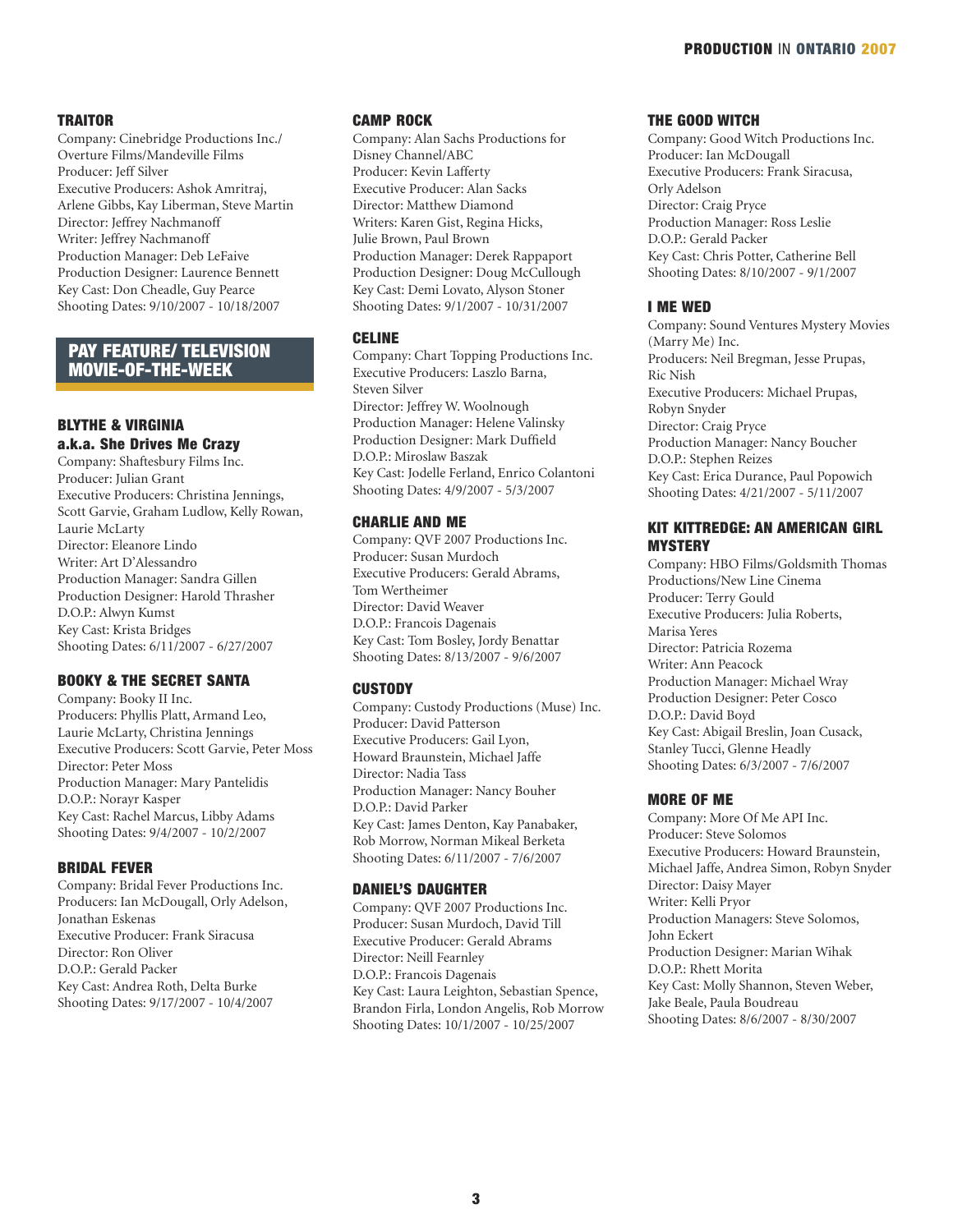# NATURE OF THE BEAST

Company: Nature's Beast Productions Inc. Producer: Steve Solomos Executive Producers: Howard Braunstein, Michael Jaffe, David Kendall, Bob Young Director: Rodman Flender Writers: David Kendall, Bob Young Production Manager: Steve Solomos Production Designer: Tamara Deverell D.O.P.: Kim Derko Key Cast: Eric Mabius, Eddie Kaye Thomas, Mary Ashton, Paula Boudreau Shooting Dates: 5/16/2007 - 6/13/2007

# THE NOTE

Company: The Note API Inc. Producer: Steve Solomos Executive Producers: William Spencer Reilly, Joel Rice Director: Doug Barr Writer: Paul W. Cooper Production Manager: Steve Solomos Production Designer: Kathleen Climie D.O.P.: Derick Underschultz Key Cast: Michael Barbuto, Katie Boland Shooting Dates: 9/23/2007 - 10/19/2007

# PRINCESS

Company: Princessa Productions Ltd. for ABC Family/The Disney Channel Producer: John Calvert Executive Producer: Craig Berenson Director: Mark Rosman Writer: Heidi Ferrer Production Manager: Anne Marie Cormier Production Designer: Vlasta Svoboda D.O.P.: David Makin Key Cast: Nora Zehetner, Kip Pardue, Jasmine Richards Shooting Dates: 6/4/2007 - 8/29/2007

# THE RUSSELL GIRL

Company: Russell Films, Inc./ Hallmark Hall of Fame/CBS Producer: Andrew Gottlieb Executive Producers: Brent Shields, Stephanie Epstein Director: Jeff Bleckner Writer: Jill Blotevogel Production Manager: Joe Boccia Production Designer: Karen Bromley D.O.P.: Chuck Minsky Key Cast: Amber Tamblyn, Paul Wesley, Jennifer Ehle Shooting Dates: 9/4/2007 - 10/4/2007

# **STARLET**

Company: Lifetime Producer: Mark Winemaker Executive Producer: Barbara Lieberman Director: Tim Matheson Writer: Elisa Bell Production Manager: Anna Beben Production Designer: Marian Wihak D.O.P.: David Herrington Key Cast: Valerie Bertinelli, Alexandria Galante, Ian Nelson Shooting Dates: 10/1/2007 - 11/30/2007

# TOO YOUNG TO MARRY

Company: Sound Ventures Movies (Too Young) Inc. Producers: Neil Bregman, Jesse Prupas, David Patterson Executive Producers: Michael Prupas, George Stelzner, Robert Green Director: Michel Poulette Production Manager: Nancy Boucher D.O.P.: Stephen Reizes Key Cast: Nina Dobrev, Dillon Casey Shooting Dates: 2/25/2007 - 3/17/2007

# TWITCHES TOO

Company: Ghostly Productions Ltd. for The Disney Channel Producer: Kevin Lafferty Executive Producer: Carla Singer Director: Stuart Gillard Writer: Dan Berendsen Production Manager: Victoria Harding Production Designer: Doug McCullough D.O.P.: Manfred Guthe Key Cast: Tia Mowry, Tamera Mowry Shooting Dates: 4/16/2007 - 5/15/2007

# WHO NAMED THE KNIFE

Company: Yellow Notebook Productions Inc. Producers: Ilana Frank, Daniel Iron, Semi Chellas Director: David Wellington Production Manager: Victoria Woods D.O.P.: Derek Rogers Key Cast: Annabeth Gish, Callum Keith Rennie, Chandra West Shooting Dates: 10/1/2007 - 11/2/2007

# WIDE AWAKE

Company: C/P Wide Awake Productions Inc. Producer: Robert Vaughn Executive Producers: David Perlmutter, Lewis Chesler Director: Penelope Buitenhuis D.O.P.: Alwyn Kumst Key Cast: Missy Peregrym, Scott Wickware Shooting Dates: 5/9/2007 - 5/26/2007

# WISEGIRL: A LOVE STORY

Company: Daniel H. Blatt Productions Producer: Terry Gould Executive Producer: Dan Blatt Director: Jerry Ciccoritti Writer: Shelley Evans Production Manager: Ted Miller Production Designer: Franco de Cotiis Key Cast: Alyssa Milano, James Caan Shooting Dates: 10/1/2007 - 11/30/2007

# TELEVISION MINI-SERIES

# THE GATHERING

Company: Columbia TriStar (Sony Pictures Television) Producer: John Eckert Executive Producers: David Eick, John Shiban, Tom Patricia Director: Bill Eagles Writer: John Shiban Production Manager: John Eckert Production Designer: John Dondertman Key Cast: Peter Gallagher, Peter Fonda, Jamie-Lynn Sigler, Jenna Boyd, Hannah Lochner Shooting Dates: 5/28/2007 - 7/23/2007

# GUNS, I (1-2)

Company: High Calibre Productions Inc. Producer: Jennifer Holness Director: David (Sudz) Sutherland Production Manager: Paula Devonshire Production Designer: Rupert Lazarus D.O.P.: Arthur Cooper Key Cast: Elisha Cuthbert, Gregory Smith, Lyriq Bent, Colm Feore Shooting Dates: 6/26/2007 - 8/22/2007

# THE SUMMIT, I (1-2)

Company: M H & S Productions Inc./ Shaftsbury Films Producers: Adam Haight, Shari Cohen, Robert Cohen, Robin Neinstein Executive Producers: Christina Jennings, Scott Garvie, Justin Bodle Director: Nick Copus Production Manager: Tony Thatcher Production Designer: Tim Bider D.O.P.: Alwyn Kumst Key Cast: Bruce Greenwood, Rachelle Lefevre, Mark Thomas Shooting Dates: 10/1/2007 - 11/12/2007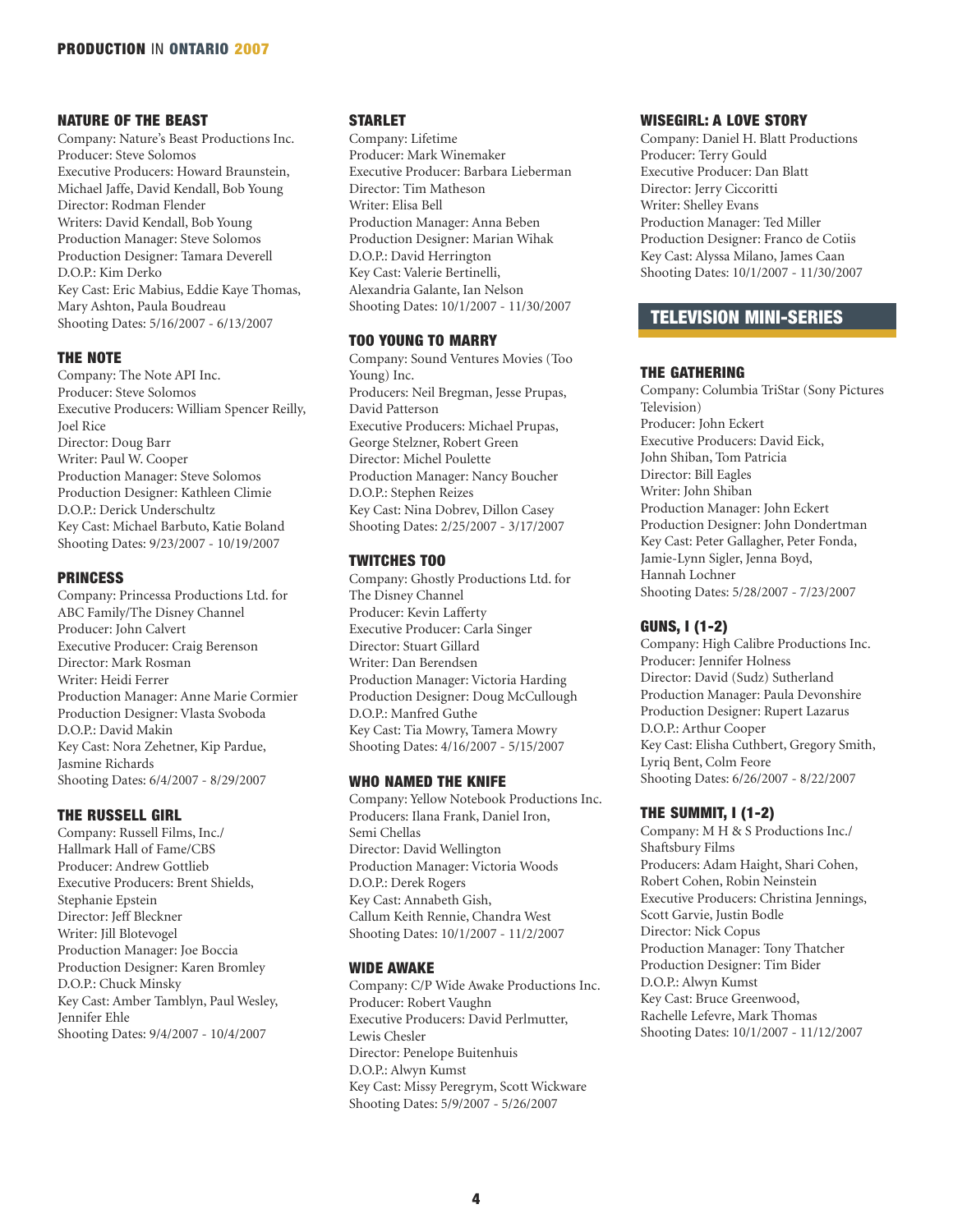# XIII, I (1-4)

Company: XIII Television Productions Inc. Producers: Ken Gord, Frederic Bruneel Executive Producer: Jay Firestone Director: Duane Clark Writer: Jean Van Hamme Production Manager: Wanda Chaffey Production Designer: Craig Lathrop D.O.P.: David Greene Key Cast: Stephen Dorff, Val Kilmer, Ted Atherton Shooting Dates: 11/18/2007 - 1/13/2008

# TELEVISION SERIES

#### BILLABLE HOURS, III (19-26)

Company: Billable Hours III Productions Limited Producers: Ivan Schneeberg, David Fortier Executive Producers: Ivan Schneeberg, David Fortier, Patrick Whitley, Frank Van Keekan Directors: Fabrizio Filippo, Thom Best, Don McCutcheon, Ron Murphy, Paul Fox, Chris Grismer, Shawn Alex Thompson D.O.P.: Thom Best Shooting Dates: 11/5/2007 - 12/18/2007

#### THE BORDER, I (2-13)

Company: Mackerel Pie Pictures Inc./ White Pine Pictures Producers: Brian Dennis, David Barlow, Janet MacLean Executive Producers: Peter Raymont, Lindalee Tracey Directors: John Fawcett, Kelly Makin, Brett Sullivan, Philip (Phil) Earnshaw, Michael De Carlo, Ken Girotti Production Manager: Maribeth Daley D.O.P.: Gavin Smith Key Cast: James McGowan, Sofia Milos, Nigel Bennett, Jonas Chernick Shooting Dates: 7/18/2007 - 12/10/2007

# COVER GUY, III (13-18)

Company: Peloso Market Limited dba Giant Productions Producer: Larry Peloso Director: Larry Peloso D.O.P.: Jeff Hanley Shooting Dates: 6/16/2007 - 8/16/2007

## DARK VISIONS

Company: Eyes Closed Productions Producer: Brian Dennis Executive Producer: Phyllis Platt Director: Gavin Smith Production Manager: Geoff Ewart Shooting Dates: 5/1/2007 - 6/30/2007

# DEGRASSI: THE NEXT GENERATION, VI (601-619)

Company: Epitome Pictures Inc. Producer: David Lowe Executive Producers: Linda Schuyler, Stephen Stohn, James Hurst Directors: Stefan Scaini, Philip (Phil) Earnshaw, Eleanore Lindo, Gavin Smith, David (Sudz) Sutherland D.O.P.s: John Berrie, Gavin Smith Shooting Dates: 5/23/2007 - 6/30/2007

# THE DRESDEN FILES, I (1-11)

Company: Dresden Files Productions I Corp./ Lions Gate Entertainment/NBC Producer: Jonathan Hackett Executive Producers: David Simkins, Robert Wolfe, Nicolas Cage, Norm Golightly, Morgan Gendel Directors: David Carson, Michael Grossman Writers: Robert Wolfe, Hans Beimler Production Manager: Lena Cordina Production Designer: Franco de Cotiis D.O.P.: Alwyn Kumst Key Cast: Paul Blackthorne, Valerie Cruz, Terrence Mann Shooting Dates: 1/1/2007 - 2/9/2007

# HELLS ANGELS, II (3-5)

Company: Bikers II Productions Inc. Producer: Laszlo Barna Executive Producer: Laszlo Barna, Steven Silver, Josee Vallee Director: James Hyslop D.O.P.: James Griffith Shooting Dates: 8/27/2007 - 10/29/2007

# INCOME PROPERTY, I (1-13)

Company: Income Property (RTR III) Productions Inc. Producer: Laura Sabbah Executive Producers: Catherine Bolen, Hans Rosenstein, Deborah (Debbie) Travis Director: Alison Grace D.O.P.: Chris Alias Shooting Dates: 10/26/2007 - 10/31/2008

# INSTANT STAR - CYCLE IV

Company: Epitome Pictures Inc. Producer: David Lowe Executive Producers: Linda Schuyler, Stephen Stohn Production Designer: Stephen Stanley D.O.P.: John Berrie Key Cast: Alexz Jhonson, Tim Rozon, Kristopher Turner, Laura Vandervoort Shooting Dates: 5/29/2007 - 11/5/2007

# THE LATEST BUZZ, I (1-13)

Company: Decode/Buzz Productions Inc. Producer: Kevin May Executive Producers: Steven DeNure, Beth Stevenson, Brent Piaskoski, Neil Court Production Manager: Elizabeth Young Production Designer: Brian Verhoog D.O.P.s: Mitchell Ness, Mark Hroch, Paul Boucher Key Cast: Munro Chambers, Vanessa Morgan, Zoe Belkin, Demetrius Joyette Shooting Dates: 1/22/2007 - 3/26/2007

# LIFE WITH DEREK, IV (53-70)

Company: Life With Derek IV Inc. Producers: Suzanne French, Laurie McLarty, Jeff Biederman Executive Producers: Christina Jennings, Scott Garvie, Daphne Ballon Writers: Bernice Vanderlaan, Matt MacLennan D.O.P.: Milan Posedly Key Cast: Ashley Leggat, Michael Seater Shooting Dates: 9/10/2007 - 11/15/2007

# LITTLE MOSQUE ON THE PRAIRIE, II (1-20)

Company: Little Mosque Productions II Ontario Inc. Producer: Michael Snook Executive Producers: Michael Snook, Clark Donnelly, Mary Darling Director: Michael Kennedy D.O.P.s: Mark Dobrescu, Gerald Packer Key Cast: Sheila McCarthy, Carlo Rota, Zaib Shaikh Shooting Dates: 4/30/2007 - 8/29/2007

# LOVE INTERRUPTED

Company: Alison J. Armstrong Productions Inc. Producer: Alison Armstrong Executive Producers: Alison Armstrong, Christopher Sumpton, Robin Benger Director: Giselle Portenier D.O.P.: Stan Barua Shooting Dates: 4/15/2007 - 2/21/2008

#### MAXED OUT, III (25-50)

Company: RTR II Productions Inc. Producer: Anne Francis Executive Producers: Catherine Bolen, Hans Rosenstein, Deborah (Debbie) Travis Director: Anne Francis D.O.P.: David Woodside Shooting Dates: 6/8/2007 - 3/14/2008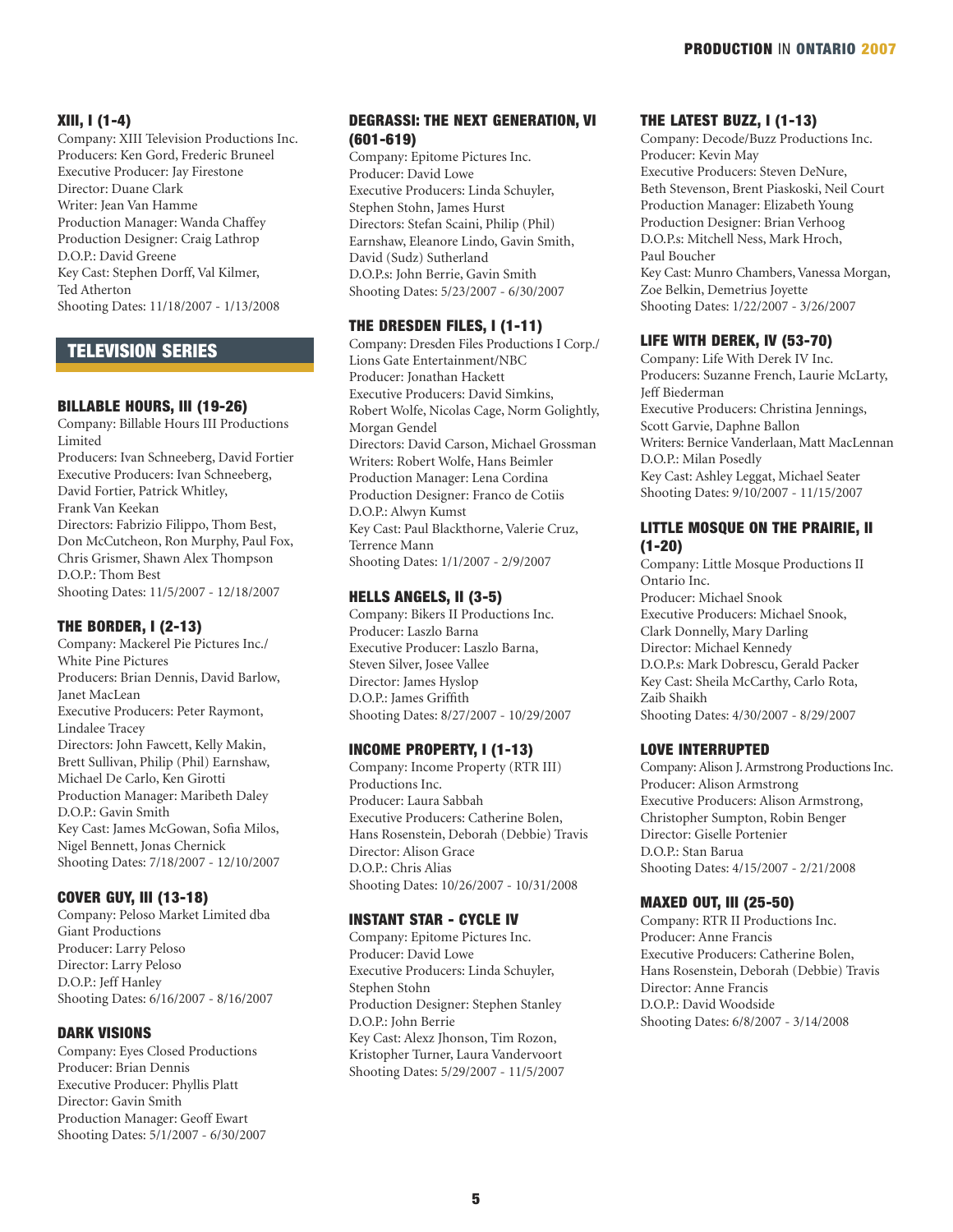# THE MOM SHOW, III (131-196)

Company: Parenting Show Productions III Inc. Producers: Nancy Franklin, Jonathan Farber Director: Michele Berlyne D.O.P.s: Dan Brener, Dwayne Rowe Shooting Dates: 2/4/2007 - 7/6/2007

# THE MURDOCH MYSTERIES, II (1-13)

Company: Shaftesbury Murdoch I Inc. Producer: Jan Peter Meyboom Executive Producers: Christina Jennings, Scott Garvie, Cal Coons Directors: Don McBrearty, Shawn Alex Thompson, Farhad Mann Production Manager: Shauna Jamison D.O.P.: David Perrault Key Cast: Yannick Bisson, Thomas Craig Shooting Dates: 6/11/2007 - 10/17/2007

# MVP, II (3-10)

Company: Screen Door (MVP) Productions Inc. Producers: Mary Young Leckie, Heather Haldane, Thomas Peacocke Executive Producers: Mary Young Leckie, Heather Haldane Directors: Thomas Peacocke, Michel Poulette, Chris Grismer, Stefan Scaini Production Designers: Ian Brock, Sean Breaugh D.O.P.: Glenn Warner Key Cast: Peter Miller, Dillon Casey, Natalie Krill, Matthew Bennett, Anastasia Phillips, John Robinson, Deborah Odell, Lucas Bryant Shooting Dates: 7/3/2007 - 10/2/2007

# NATURE OF THE BEAST, I (1-6)

Company: Jaffe Braunstein Films Ltd. Producer: Kip Spidell, Cameron Tingley Executive Producers: Stephen Ellis, Andrea Davis Director: Kip Spidell D.O.P.s: Rob Garrard, Lorne Collins, John Mitchell, Paul Cuthbert, John Petrella Shooting Dates: 5/16/2007 - 6/13/2007

# REGENESIS, IV (40-52)

Company: Shaftesbury Regenesis IV Inc. Producers: Laura Harbin, Emanuele (Manny) Danelon, Avrum Jacobson Executive Producers: Christina Jennings, Scott Garvie, Tom Chehak Directors: Kelly Makin, James (Jim) Allodi, Farhad Mann, Cal Coons, Jerry Cicoritti, Clement Virgo, John L'Ecuyer Writers: Ian Carpenter, Graham Clegg, Shelley Eriksen Production Manager: B.E. Sharp Production Designer: Gordon Barnes D.O.P.: Rudolf (Rudy) Blahacek Key Cast: Peter Outerbridge, Wendy Crewson Shooting Dates: 8/20/2007 - 12/14/2007

# RENT-A-GOALIE, II (9-18)

Company: RAG-TV-2 Inc. Producer: Christopher Szarka Executive Producers: Christopher Bolton, Christopher Szarka, Nicholas Gray Directors: Thomas Peacocke, James (Jim) Allodi Production Manager: Noella Nesdoly D.O.P.: James (Jim) Jeffrey Key Cast: Christopher Bolton Shooting Dates: 2/5/2007 - 4/6/2007

# ROXY HUNTER, II (3-4)

Company: Roxy Hunter 3 & 4 Productions Inc. Producers: Sarah Soboleski, Anthony Leo, Andrew Rosen Executive Producers: Bill O'Dowd, Michael Espensen, Barry Tropp Director: Eleanore Lindo Writers: Robin Dunne, James Kee Production Designer: Harold Thrasher D.O.P.: Alwyn Kumst Key Cast: Aria Summer Wallace, Robin Brule Shooting Dates: 11/12/2007 - 12/20/2007

# THE WEIGHT, I (1-8)

Company: Richmond Street Films Producers: Debbie Nightingale, George F. Walker Executive Producers: Debbie Nightingale, George F. Walker, Daniela (Dani) Romain, Nuno Bernardo Director: Gail Harvey Production Manager: Norman Denver Production Designer: Peter Emmink D.O.P.: Peter Benison Key Cast: Ed Asner, Daniel Kash, Ron White, Linda Hamilton, Sharon Lawrence Shooting Dates: 8/13/2007 - 11/5/2007

# WHAT A BOOTY

Company: WIWA Productions Inc. Producer: Linda Stregger Executive Producer: Barbara Barde Shooting Dates: 11/14/2007 - 3/30/2008

# ZOS: ZONE OF SEPARATION, I (1-8)

Company: ZOS Productions Inc./Whizbang Producer: Andrea Raffaghello Executive Producers: Mario Azzopardi, Frank Siracusa, Mario Azzopardi, Malcolm MacRury, Paul Gross Director: Mario Azzopardi Writers: Malcolm MacRury, Peter Mitchell, John Krizanc, Paul Aitken, Jason Sherman Production Manager: Andrea Raffaghello D.O.P.: John Dyer Key Cast: Michelle Nolden, Colm Meaney Shooting Dates: 6/2/2007 - 9/24/2007

# TELEVISION PILOTS

# AARON STONE

Company: Shaftesbury Services II Inc. Producer: Peter Bray Director: Erik Canuel Writers: Bruce Kalish, Nelson Soler Production Manager: James Crouch Production Designer: Oleg Savytski Key Cast: Kelly Blatz, Dylan Everett, J.P. Manoux, Tania Gunadi Shooting Dates: 9/30/2007 - 10/4/2007

# LONG ISLAND CONFIDENTIAL

Company: ABC Entertainment Television Group Producer: Michael J. Maschio Executive Producers: Kevin Brown, Jan Oxenberg Director: Guy Bee Writer: Jan Oxenberg Production Manager: Michael Wray Production Designer: Lindsey Hermer-Bell Key Cast: Lorraine Bracco, Alison Elliot Shooting Dates: 10/10/2007 - 10/21/2007

# MARTY'S PLACE

Producer: Vera Soltykewych Executive Producer: Marty Frampton Director: Steven Douglas/ Armando Vitali Shooting Dates: 6/21/2007 - 6/28/2007